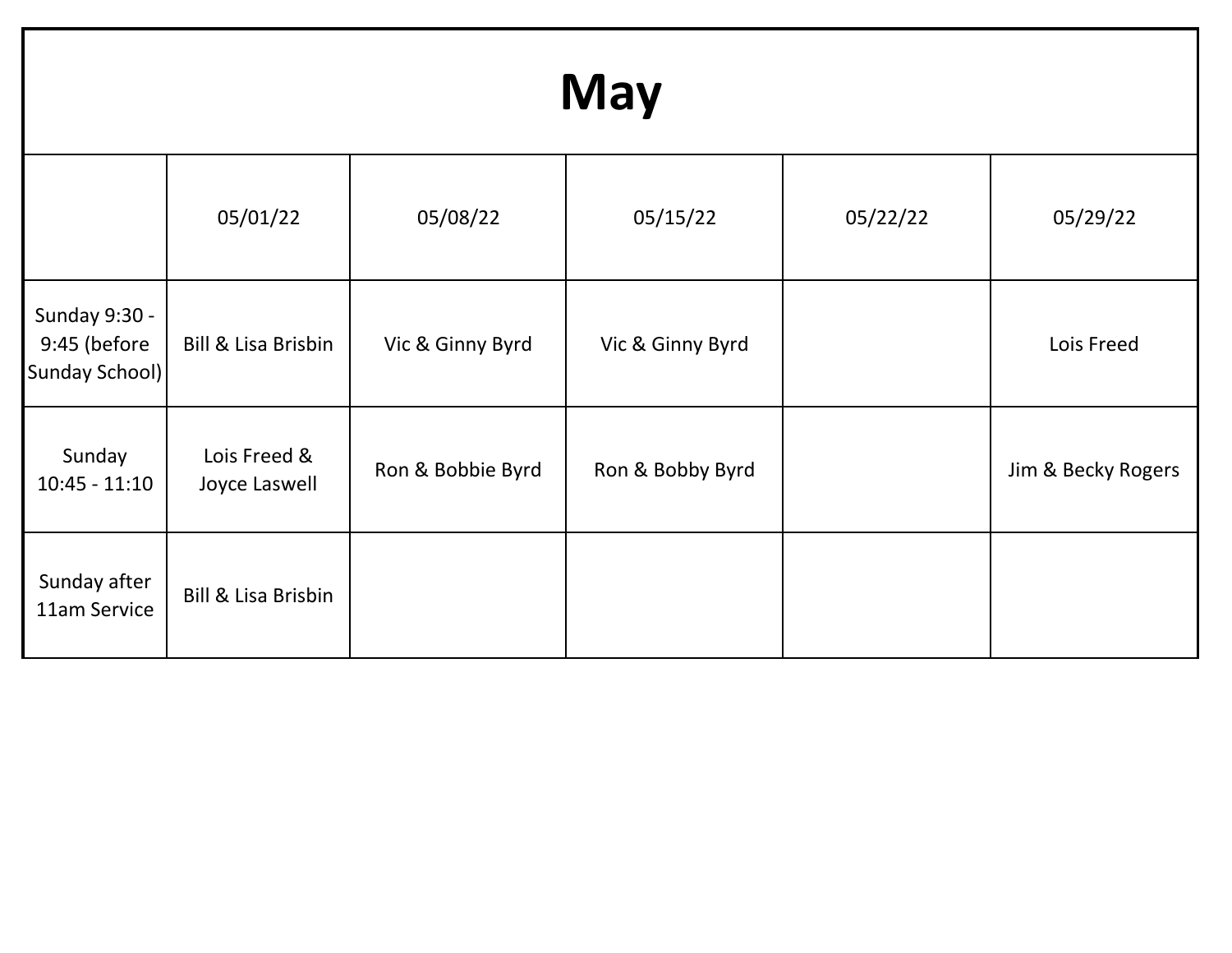## 06/05/22 06/12/22 06/19/22 06/26/22 Sunday 9:30 - 9:45 (before Sunday School) Bill & Lisa Brisbin | Lois Freed | Ron & Bobby Byrd | Lois Freed Sunday 10:45 - 11:10 Joyce Laswell Lois Freed Lois Freed Linda McGuffey & Lois Freed Sunday after Suriday after<br>11am Service | Bill & Lisa Brisbin **June**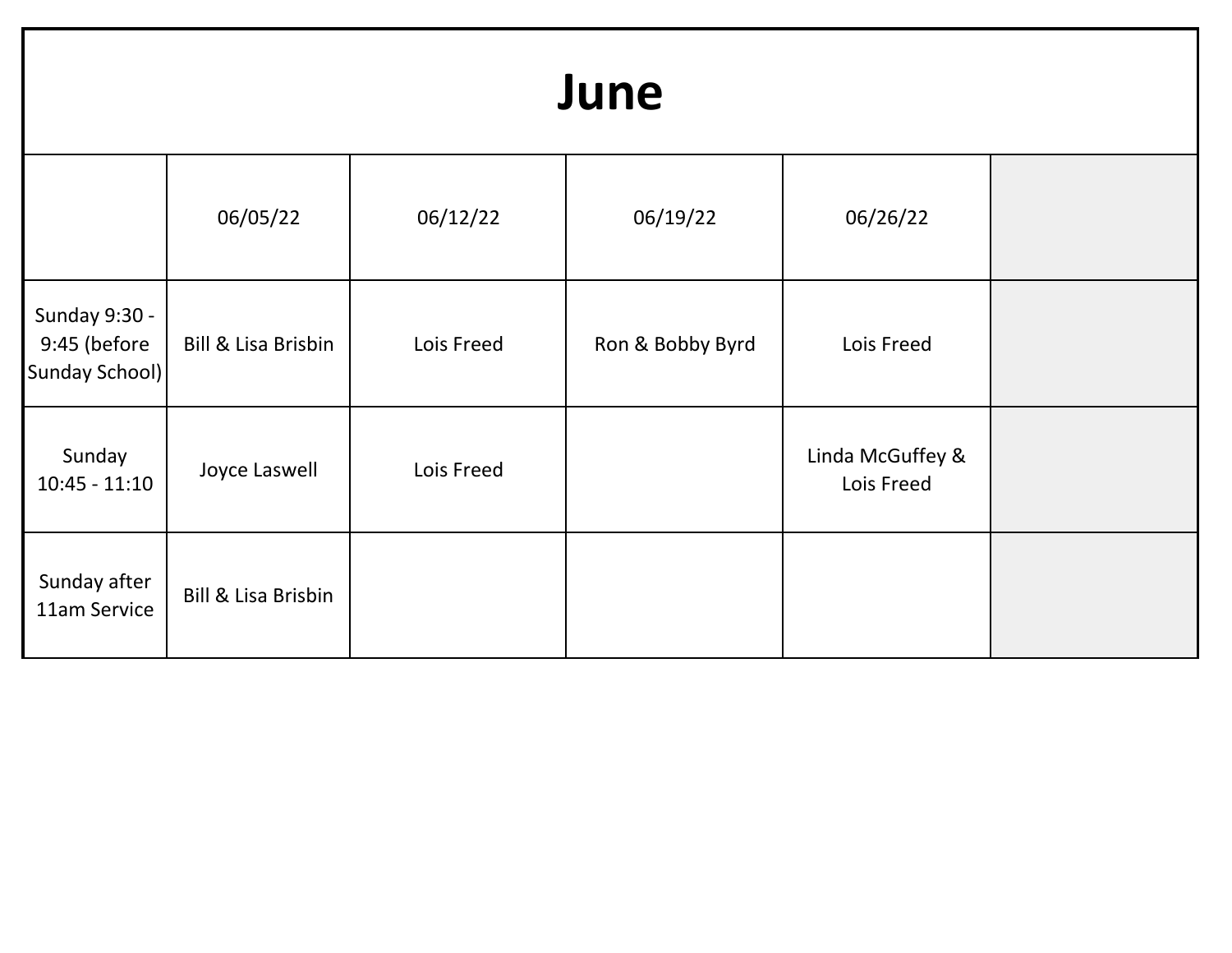| July                                                   |                    |                    |                                |                |                |
|--------------------------------------------------------|--------------------|--------------------|--------------------------------|----------------|----------------|
|                                                        | 07/03/22           | 07/10/22           | 07/17/22                       | 07/24/22       | 07/31/22       |
| <b>Sunday 9:30 -</b><br>9:45 (before<br>Sunday School) | Lois Freed         | Vic & Ginny Byrd   | <b>Bill &amp; Lisa Brisbin</b> | Lois Freed     |                |
| Sunday<br>$10:45 - 11:10$                              | Joyce Laswell      | Jim & Becky Rogers | <b>Bill &amp; Lisa Brisbin</b> | Linda McGuffey | Linda McGuffey |
| Sunday after<br>11am Service                           |                    |                    | <b>Bill &amp; Lisa Brisbin</b> |                |                |
| Sunday<br>Evening 6pm                                  | Harold & Lisa Jump |                    | Harold & Lisa Jump             | <b>VBS</b>     |                |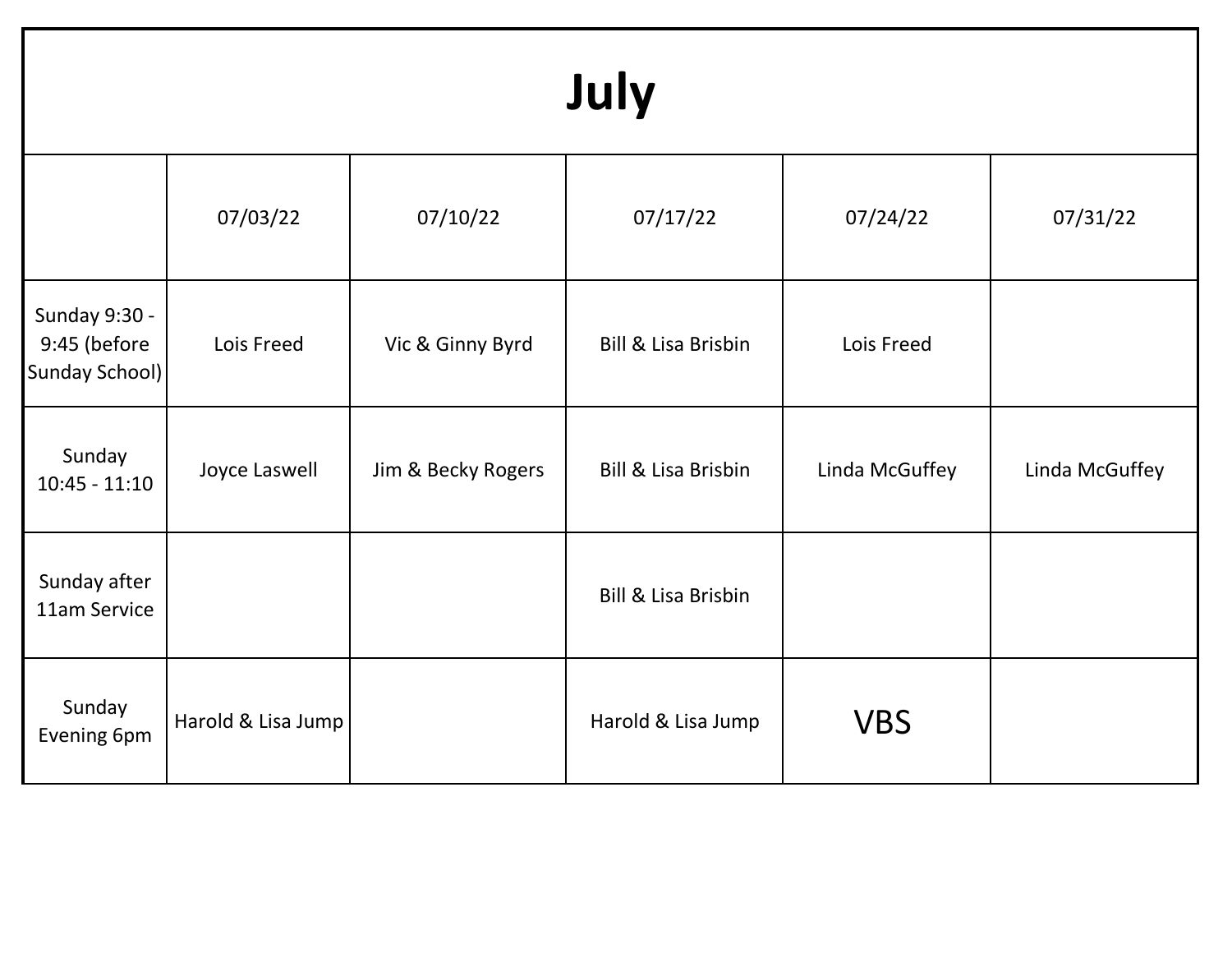| <b>August</b>                                          |                    |                                |                    |                     |  |
|--------------------------------------------------------|--------------------|--------------------------------|--------------------|---------------------|--|
|                                                        | 08/07/22           | 08/14/22                       | 08/21/22           | 08/28/22            |  |
| <b>Sunday 9:30 -</b><br>9:45 (before<br>Sunday School) |                    | <b>Bill &amp; Lisa Brisbin</b> | Vic & Ginny Byrd   | Chuck & Sharon Ward |  |
| Sunday<br>$10:45 - 11:10$                              | Joyce Laswell      | <b>Bill &amp; Lisa Brisbin</b> | Jim & Becky Rogers | Chuck & Sharon Ward |  |
| Sunday after<br>11am Service                           | Harold & Lisa Jump | <b>Bill &amp; Lisa Brisbin</b> | Harold & Lisa Jump |                     |  |